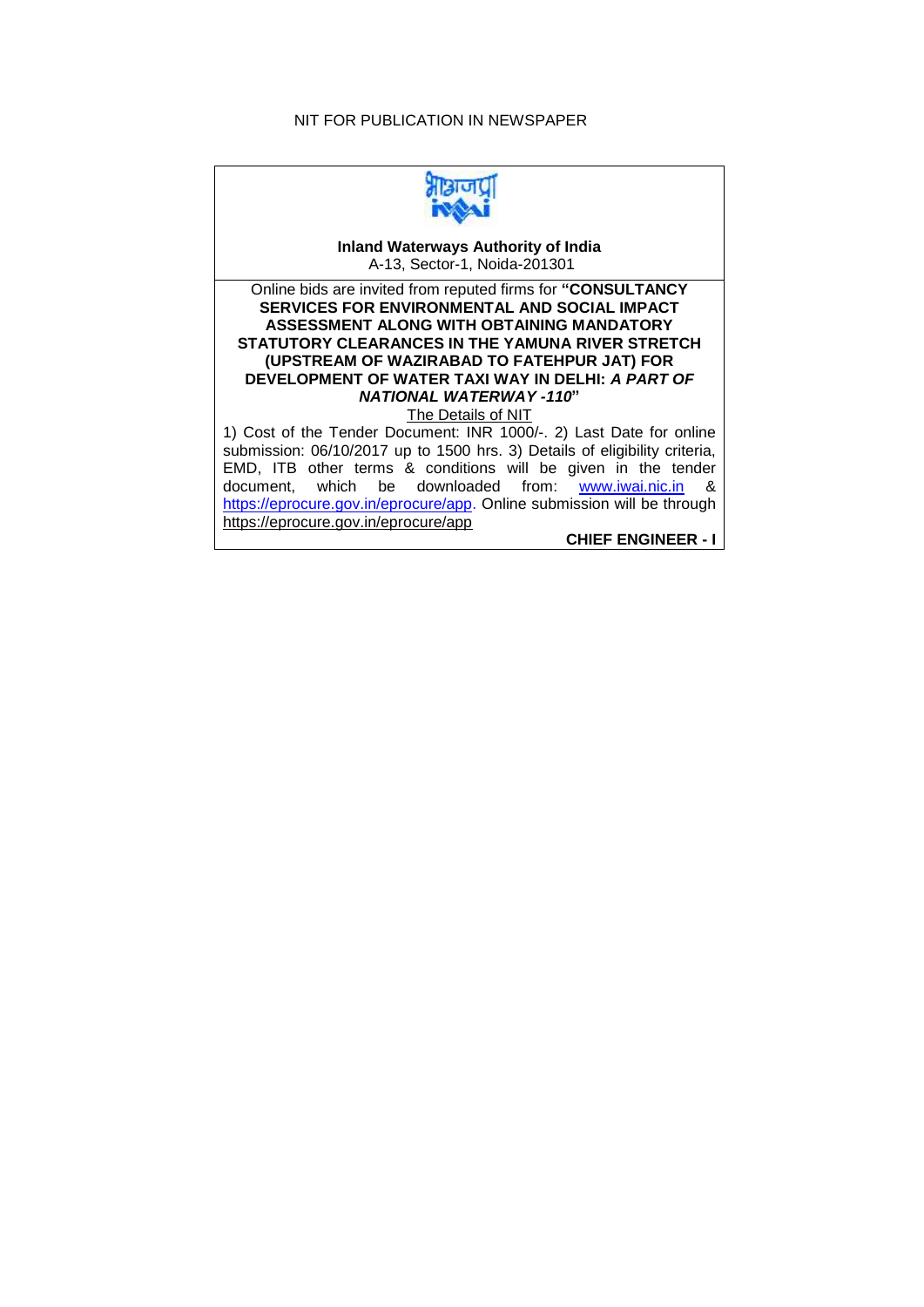## NIT FOR PUBLICATION IN NEWSPAPER



**Inland Waterways Authority of India** A-13, Sector-1, Noida-201301

Online bids are invited from reputed firms for **"DESIGN, SUPPLY, INSTALLATION, TESTING, COMMISSIONING AND MAINTENANCE OF FLOATING JETTIES AND APPROACH TRESTLE AT SONIYA VIHAR, JAGATPUR AND TRONICA CITY"** The Details of NIT

1) Cost of the Tender Document: INR 1000/-. 2) Last Date for online submission: 06/10/2017 up to 1500 hrs. 3) Details of eligibility criteria, EMD, ITB and other terms & conditions will be given in tender document, which can be downloaded from: [www.iwai.nic.in](http://www.iwai.nic.in/) & [https://eprocure.gov.in/eprocure/app.](https://eprocure.gov.in/eprocure/app) Online submission will be through <https://eprocure.gov.in/eprocure/app> **CHIEF ENGINEER - I**